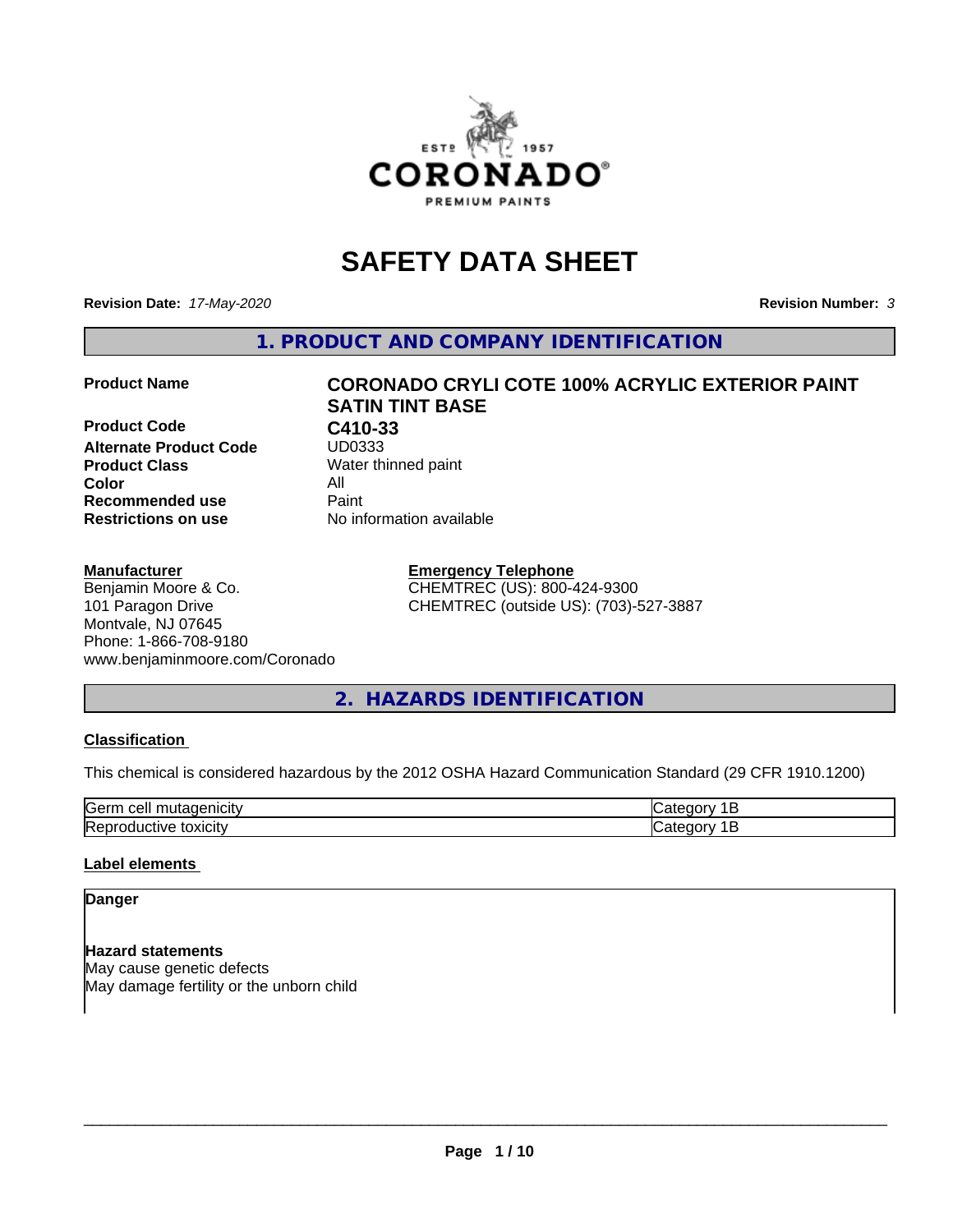

**Appearance** liquid **Odor in the original of the original of the original of the original of the original of the original of the original of the original of the original of the original of the original of the original of t** 

#### **Precautionary Statements - Prevention**

Obtain special instructions before use Do not handle until all safety precautions have been read and understood Use personal protective equipment as required

#### **Precautionary Statements - Response**

IF exposed or concerned: Get medical advice/attention

#### **Precautionary Statements - Storage**

Store locked up

#### **Precautionary Statements - Disposal**

Dispose of contents/container to an approved waste disposal plant

#### **Hazards not otherwise classified (HNOC)**

Not applicable

#### **Other information**

No information available

### **3. COMPOSITION INFORMATION ON COMPONENTS**

| <b>Chemical name</b>                         | <b>CAS No.</b> | Weight-%    |
|----------------------------------------------|----------------|-------------|
| Titanium dioxide                             | 13463-67-7     | $10 - 15$   |
| Nepheline svenite                            | 37244-96-5     | $5 - 10$    |
| Kaolin                                       | 1332-58-7      | $5 - 10$    |
| Zinc oxide                                   | 1314-13-2      | $-5$        |
| Sodium C14-C16 olefin sulfonate              | 68439-57-6     | $0.1 - 0.5$ |
| Carbamic acid, 1H-benzimidazol-2-yl-, methyl | 10605-21-7     | $0.1 - 0.5$ |
| ester                                        |                |             |

### **4. FIRST AID MEASURES**

| <b>General Advice</b> | If symptoms persist, call a physician. Show this safety data sheet to the doctor in<br>attendance.       |
|-----------------------|----------------------------------------------------------------------------------------------------------|
| <b>Eye Contact</b>    | Rinse thoroughly with plenty of water for at least 15 minutes and consult a<br>physician.                |
| <b>Skin Contact</b>   | Wash off immediately with soap and plenty of water while removing all<br>contaminated clothes and shoes. |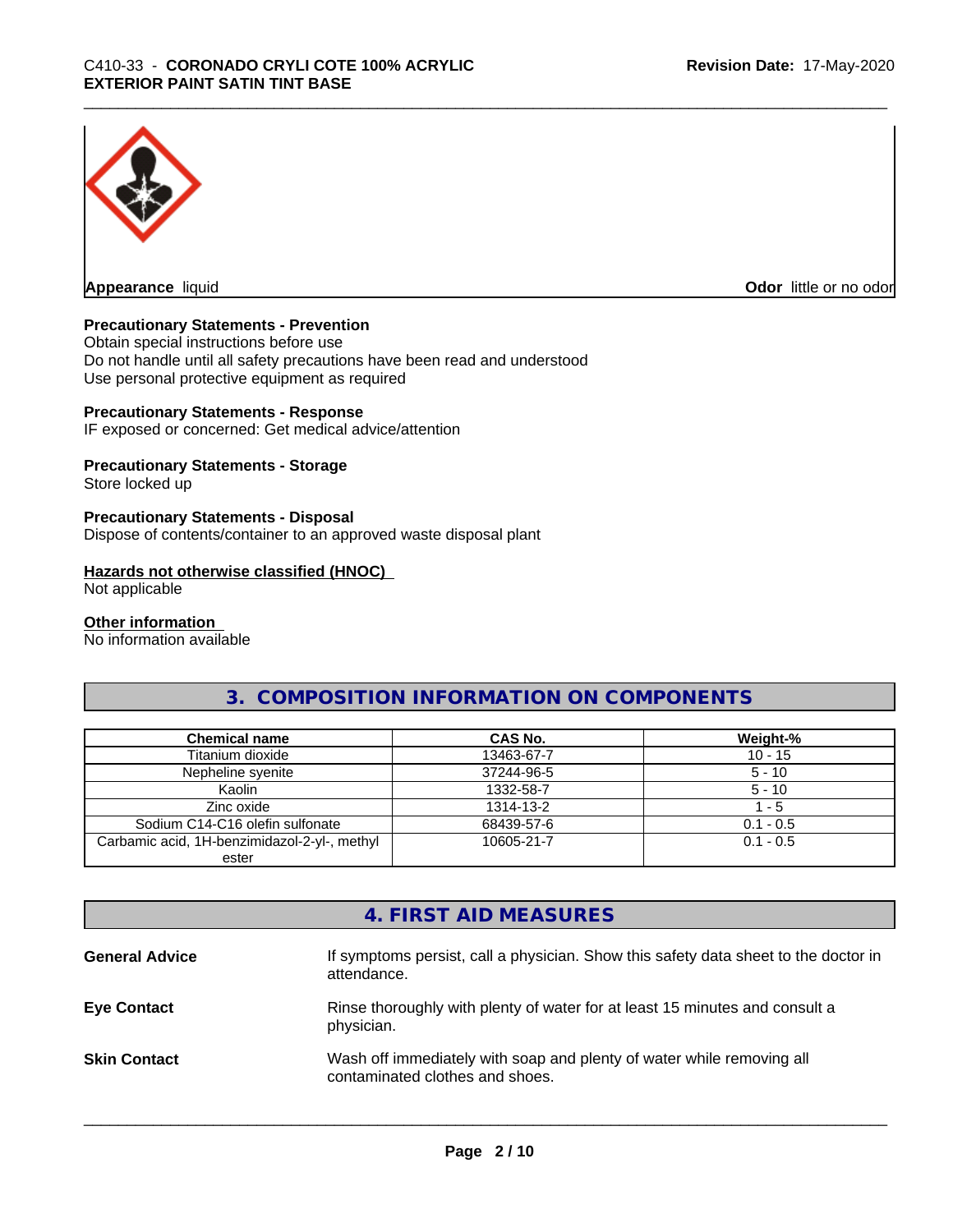| <b>Inhalation</b>                                                         |                                                                 |                                                       | Move to fresh air. If symptoms persist, call a physician. |                                                                                                                 |  |
|---------------------------------------------------------------------------|-----------------------------------------------------------------|-------------------------------------------------------|-----------------------------------------------------------|-----------------------------------------------------------------------------------------------------------------|--|
| Ingestion<br>if necessary.                                                |                                                                 |                                                       |                                                           | Clean mouth with water and afterwards drink plenty of water. Consult a physician                                |  |
| <b>Most Important</b>                                                     | <b>Symptoms/Effects</b>                                         | None known.                                           |                                                           |                                                                                                                 |  |
|                                                                           | <b>Notes To Physician</b>                                       | Treat symptomatically.                                |                                                           |                                                                                                                 |  |
|                                                                           |                                                                 |                                                       | 5. FIRE-FIGHTING MEASURES                                 |                                                                                                                 |  |
|                                                                           | <b>Suitable Extinguishing Media</b>                             |                                                       |                                                           | Use extinguishing measures that are appropriate to local<br>circumstances and the surrounding environment.      |  |
|                                                                           |                                                                 | Protective equipment and precautions for firefighters | and full protective gear.                                 | As in any fire, wear self-contained breathing apparatus<br>pressure-demand, MSHA/NIOSH (approved or equivalent) |  |
| <b>Specific Hazards Arising From The Chemical</b>                         |                                                                 | extreme heat.                                         | Closed containers may rupture if exposed to fire or       |                                                                                                                 |  |
|                                                                           | <b>Sensitivity to mechanical impact</b>                         |                                                       | No                                                        |                                                                                                                 |  |
|                                                                           | Sensitivity to static discharge                                 |                                                       | No                                                        |                                                                                                                 |  |
| <b>Method</b>                                                             | <b>Flash Point Data</b><br>Flash point (°F)<br>Flash Point (°C) |                                                       | Not applicable<br>Not applicable<br>Not applicable        |                                                                                                                 |  |
|                                                                           | <b>Flammability Limits In Air</b>                               |                                                       |                                                           |                                                                                                                 |  |
|                                                                           | Lower flammability limit:<br><b>Upper flammability limit:</b>   |                                                       | Not applicable<br>Not applicable                          |                                                                                                                 |  |
| <b>NFPA</b>                                                               | Health: 2                                                       | Flammability: 0                                       | Instability: 0                                            | <b>Special: Not Applicable</b>                                                                                  |  |
| <b>NFPA Legend</b><br>0 - Not Hazardous<br>$\bigcap$ if $\bigcup$ is also |                                                                 |                                                       |                                                           |                                                                                                                 |  |

- 1 Slightly
- 2 Moderate
- 3 High
- 4 Severe

*The ratings assigned are only suggested ratings, the contractor/employer has ultimate responsibilities for NFPA ratings where this system is used.*

*Additional information regarding the NFPA rating system is available from the National Fire Protection Agency (NFPA) at www.nfpa.org.*

#### **6. ACCIDENTAL RELEASE MEASURES**

**Personal Precautions** Avoid contact with skin, eyes and clothing. Ensure adequate ventilation.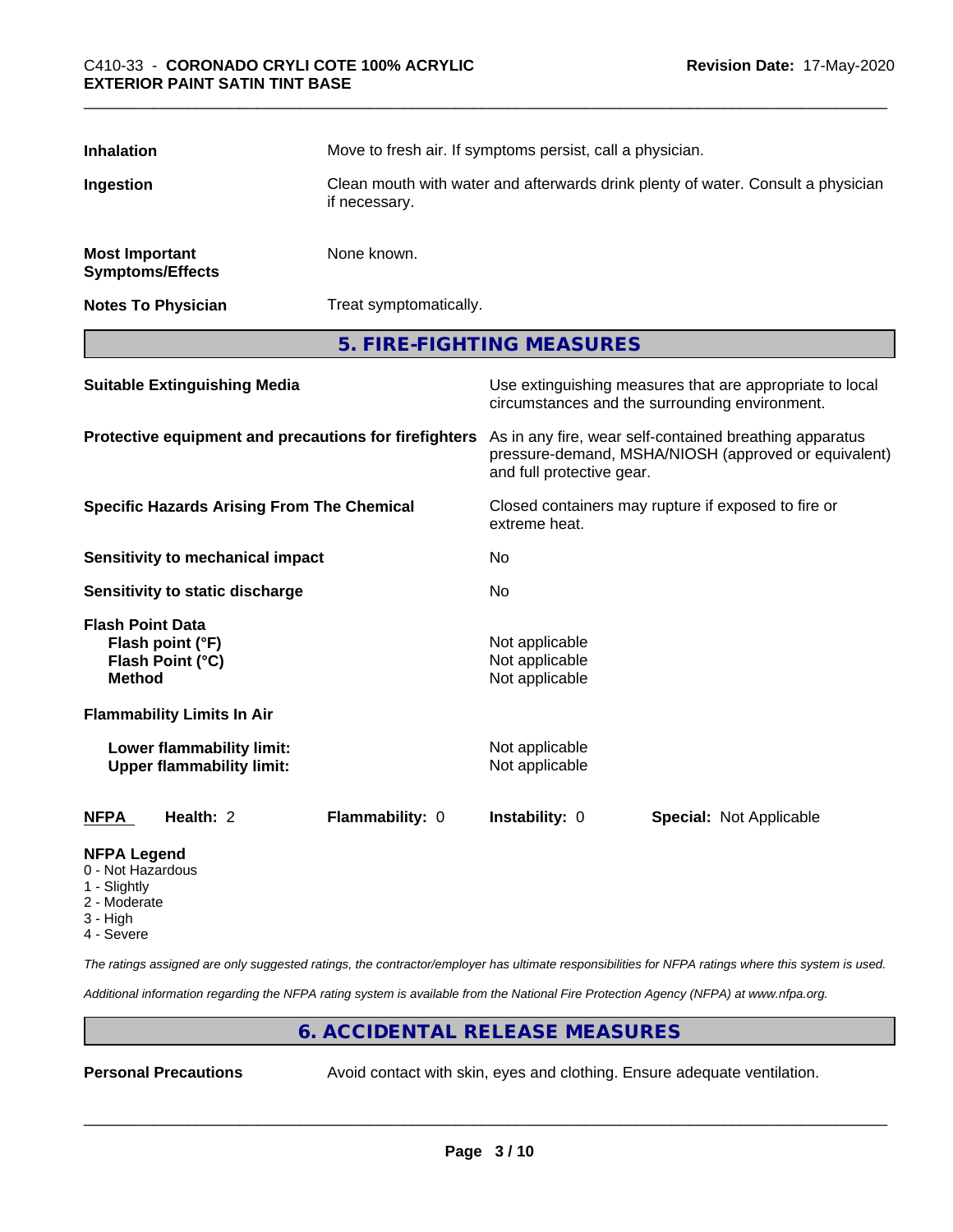| Prevent further leakage or spillage if safe to do so.                                                                                                                            |
|----------------------------------------------------------------------------------------------------------------------------------------------------------------------------------|
| See Section 12 for additional Ecological Information.                                                                                                                            |
| Soak up with inert absorbent material. Sweep up and shovel into suitable<br>containers for disposal.                                                                             |
| 7. HANDLING AND STORAGE                                                                                                                                                          |
| Avoid contact with skin, eyes and clothing. Avoid breathing vapors, spray mists or<br>sanding dust. In case of insufficient ventilation, wear suitable respiratory<br>equipment. |
| Keep container tightly closed. Keep out of the reach of children.                                                                                                                |
| No information available                                                                                                                                                         |
|                                                                                                                                                                                  |

#### **8. EXPOSURE CONTROLS/PERSONAL PROTECTION**

#### **Exposure Limits**

| <b>Chemical name</b> | <b>ACGIH TLV</b>                                | <b>OSHA PEL</b>            |
|----------------------|-------------------------------------------------|----------------------------|
| Titanium dioxide     | TWA: $10 \text{ mg/m}^3$                        | 15 mg/m $3$ - TWA          |
| Kaolin               | TWA: 2 mg/m <sup>3</sup> particulate matter     | 15 mg/m <sup>3</sup> - TWA |
|                      | containing no asbestos and <1%                  | $5 \text{ mg/m}^3$ - TWA   |
|                      | crystalline silica, respirable particulate      |                            |
|                      | matter                                          |                            |
| Zinc oxide           | STEL: 10 $mg/m3$ respirable particulate         | $5 \text{ mg/m}^3$ - TWA   |
|                      | matter                                          | 15 mg/m <sup>3</sup> - TWA |
|                      | TWA: 2 mg/m <sup>3</sup> respirable particulate |                            |
|                      | matter                                          |                            |

#### **Legend**

ACGIH - American Conference of Governmental Industrial Hygienists Exposure Limits OSHA - Occupational Safety & Health Administration Exposure Limits N/E - Not Established

| <b>Engineering Measures</b>                                                                                                   | Ensure adequate ventilation, especially in confined areas.                                                                                                                                                                                                                                                                                                                                                                                             |
|-------------------------------------------------------------------------------------------------------------------------------|--------------------------------------------------------------------------------------------------------------------------------------------------------------------------------------------------------------------------------------------------------------------------------------------------------------------------------------------------------------------------------------------------------------------------------------------------------|
| <b>Personal Protective Equipment</b><br><b>Eye/Face Protection</b><br><b>Skin Protection</b><br><b>Respiratory Protection</b> | Safety glasses with side-shields.<br>Protective gloves and impervious clothing.<br>Use only with adequate ventilation. In operations where exposure limits are<br>exceeded, use a NIOSH approved respirator that has been selected by a<br>technically qualified person for the specific work conditions. When spraying the<br>product or applying in confined areas, wear a NIOSH approved respirator<br>specified for paint spray or organic vapors. |
| <b>Hygiene Measures</b>                                                                                                       | Avoid contact with skin, eyes and clothing. Remove and wash contaminated<br>clothing before re-use. Wash thoroughly after handling.                                                                                                                                                                                                                                                                                                                    |

## **9. PHYSICAL AND CHEMICAL PROPERTIES**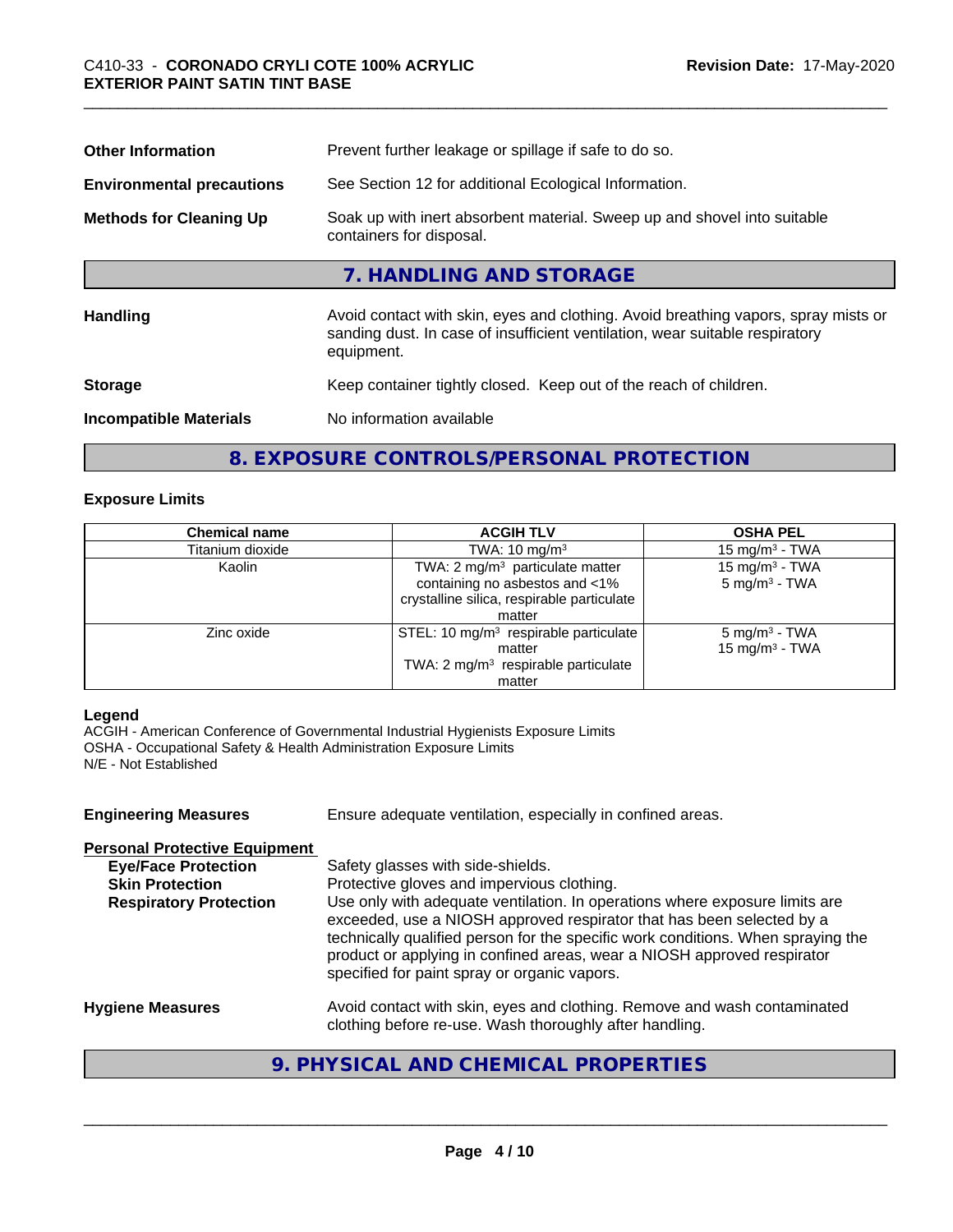**Appearance** liquid<br> **Odor** little c **Odor Threshold** No information available **Density (lbs/gal)** 10.5 - 10.9 **Specific Gravity** 1.26 - 1.30 **pH pH**  $\blacksquare$ **Viscosity (cps)** No information available Notice 1, 1999 **Solubility(ies)** No information available in the solution of the solution of the solution available in the solution of the solution of the solution of the solution of the solution of the solution of the solution of the so **Water solubility** No information available **Evaporation Rate No information available No information available Vapor pressure** No information available in the North American Monte available in the North American available **Vapor density**<br> **We Solids**<br>
We Solid Wi, % Solids
2018 **Wt. % Solids** 45 - 55 **Vol. % Solids Wt. % Volatiles** 45 - 55 **Vol. % Volatiles** 55 - 65 **VOC Regulatory Limit (g/L)** < 50 **Boiling Point (°F)** 212 **Boiling Point (°C) Freezing point (°F)** 32 **Freezing Point (°C)** 0 **Flash point (°F)**<br> **Flash Point (°C)**<br> **Flash Point (°C)**<br> **Compare Server All Alta Annual Mothematic Not applicable Flash Point (°C) Method** Not applicable<br> **Flammability (solid, gas)** Not applicable Not applicable **Flammability** (solid, gas) **Upper flammability limit:**<br> **Lower flammability limit:**<br>
Not applicable<br>
Not applicable **Lower flammability limit:**<br> **Autoignition Temperature (°F)** Not applicable Not applicable **Autoignition Temperature (°F) Autoignition Temperature (°C)** No information available **Decomposition Temperature (°F)** No information available **Decomposition Temperature (°C)** No information available **Partition coefficient** No information available

little or no odor

## **10. STABILITY AND REACTIVITY**

| <b>Reactivity</b>                         | Not Applicable                           |
|-------------------------------------------|------------------------------------------|
| <b>Chemical Stability</b>                 | Stable under normal conditions.          |
| <b>Conditions to avoid</b>                | Prevent from freezing.                   |
| <b>Incompatible Materials</b>             | No materials to be especially mentioned. |
| <b>Hazardous Decomposition Products</b>   | None under normal use.                   |
| <b>Possibility of hazardous reactions</b> | None under normal conditions of use.     |

### **11. TOXICOLOGICAL INFORMATION**

**Product Information**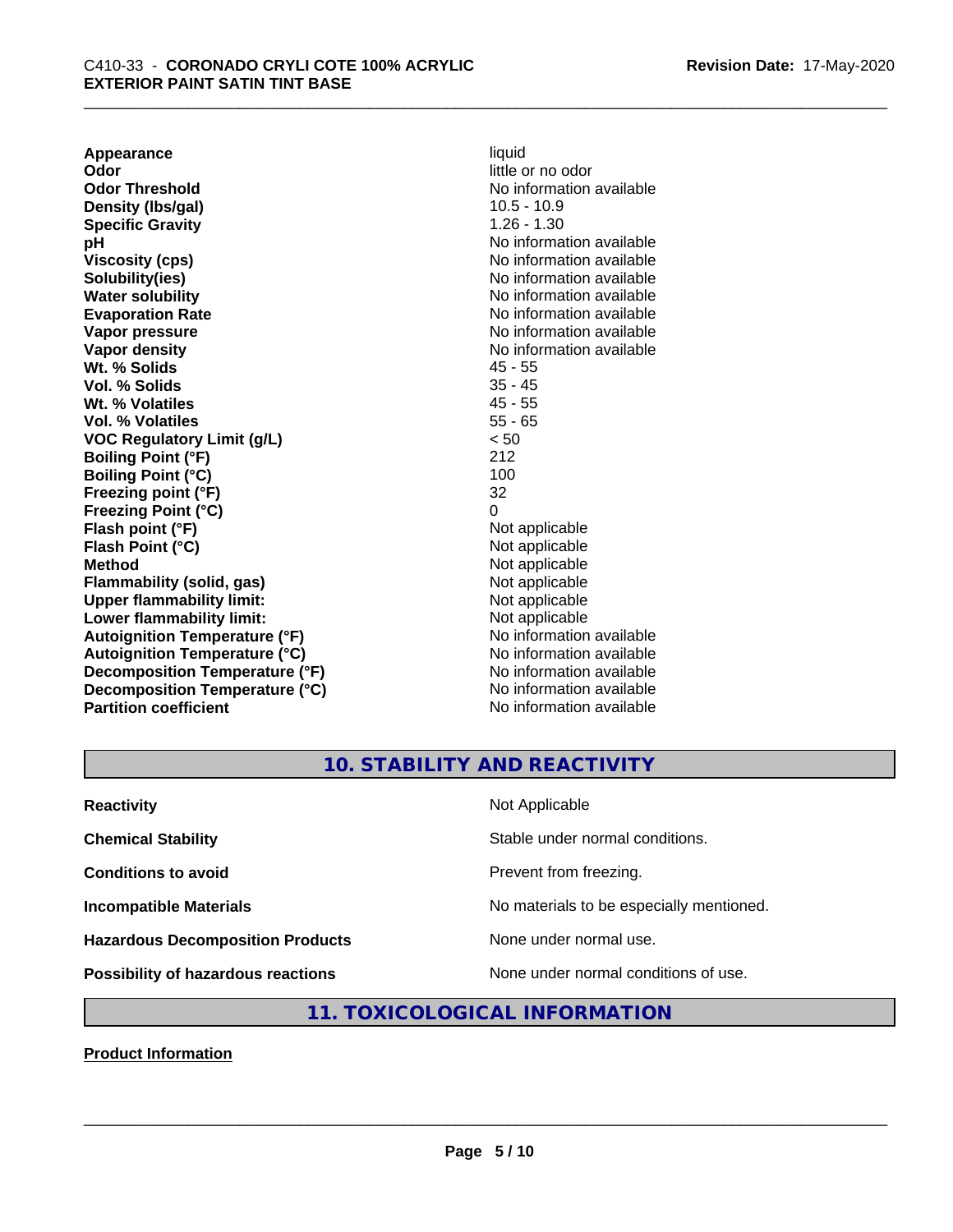| Information on likely routes of exposure |                                                                                                                 |
|------------------------------------------|-----------------------------------------------------------------------------------------------------------------|
| <b>Principal Routes of Exposure</b>      | Eye contact, skin contact and inhalation.                                                                       |
| <b>Acute Toxicity</b>                    |                                                                                                                 |
| <b>Product Information</b>               | No information available                                                                                        |
|                                          | Symptoms related to the physical, chemical and toxicological characteristics                                    |
| <b>Symptoms</b>                          | No information available                                                                                        |
|                                          | Delayed and immediate effects as well as chronic effects from short and long-term exposure                      |
| Eye contact                              | May cause slight irritation.                                                                                    |
| <b>Skin contact</b>                      | Substance may cause slight skin irritation. Prolonged or repeated contact may dry<br>skin and cause irritation. |
| <b>Inhalation</b>                        | May cause irritation of respiratory tract.                                                                      |
| Ingestion                                | Ingestion may cause gastrointestinal irritation, nausea, vomiting and diarrhea.                                 |
| <b>Sensitization</b>                     | No information available                                                                                        |
| <b>Neurological Effects</b>              | No information available.                                                                                       |
| <b>Mutagenic Effects</b>                 | Suspected of causing genetic defects.                                                                           |
| <b>Reproductive Effects</b>              | May damage fertility or the unborn child.                                                                       |
| <b>Developmental Effects</b>             | No information available.                                                                                       |
| <b>Target organ effects</b>              | No information available.                                                                                       |
| <b>STOT - single exposure</b>            | No information available.                                                                                       |
| <b>STOT - repeated exposure</b>          | No information available.                                                                                       |
| Other adverse effects                    | No information available.                                                                                       |
| <b>Aspiration Hazard</b>                 | No information available                                                                                        |

**Numerical measures of toxicity**

**The following values are calculated based on chapter 3.1 of the GHS document**

ATEmix (oral) 60976 mg/kg

#### **Component Information**

| Chemical name                                                       | Oral LD50                                    | Dermal LD50                                                                     | <b>Inhalation LC50</b> |
|---------------------------------------------------------------------|----------------------------------------------|---------------------------------------------------------------------------------|------------------------|
| Titanium dioxide<br>13463-67-7                                      | $> 10000$ mg/kg (Rat)                        |                                                                                 |                        |
| Kaolin<br>1332-58-7                                                 | $>$ 5000 mg/kg (Rat)                         | $>$ 5000 mg/kg (Rat)                                                            |                        |
| Zinc oxide<br>1314-13-2                                             | $>$ 5000 mg/kg (Rat)                         |                                                                                 |                        |
| Sodium C14-C16 olefin sulfonate<br>68439-57-6                       | $= 2220$ mg/kg (Rat)                         | $> 740$ mg/kg (Rabbit)                                                          |                        |
| Carbamic acid,<br>1H-benzimidazol-2-yl-, methyl ester<br>10605-21-7 | $>$ 5050 mg/kg (Rat)<br>$= 6400$ mg/kg (Rat) | · 10000 mg/kg (Rabbit)= 2 g/kg<br>$\text{Rat}$ = 8500 mg/kg ( $\text{Rabbit}$ ) |                        |

### **Chronic Toxicity**

#### **Carcinogenicity**

*The information below indicateswhether each agency has listed any ingredient as a carcinogen:.*

|--|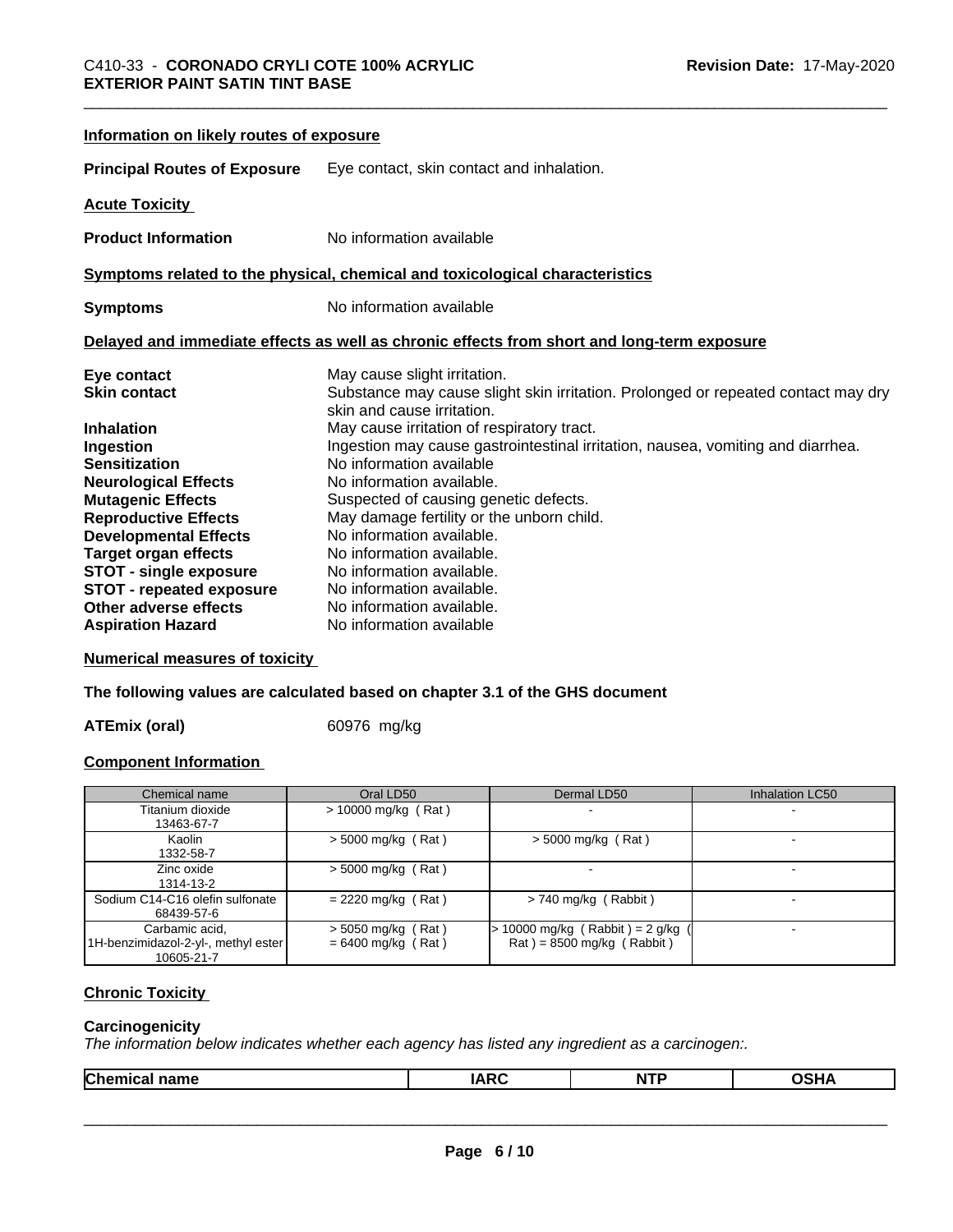|                            | ם ה<br>-<br>⊣umar<br>`sıble′<br>. .<br><br>ᅩ | $\cdot$<br>Listed |  |
|----------------------------|----------------------------------------------|-------------------|--|
| .<br>dioxide<br>. Hitaniur | ∴arcınoαer                                   |                   |  |

• Although IARC has classified titanium dioxide as possibly carcinogenic to humans (2B), their summary concludes: "No significant exposure to titanium dioxide is thought to occur during the use of products in which titanium dioxide is bound to other materials, such as paint."

#### **Legend**

IARC - International Agency for Research on Cancer NTP - National Toxicity Program OSHA - Occupational Safety & Health Administration

**12. ECOLOGICAL INFORMATION**

#### **Ecotoxicity Effects**

The environmental impact of this product has not been fully investigated.

#### **Product Information**

#### **Acute Toxicity to Fish**

No information available

#### **Acute Toxicity to Aquatic Invertebrates**

No information available

#### **Acute Toxicity to Aquatic Plants**

No information available

#### **Persistence / Degradability**

No information available.

#### **Bioaccumulation**

No information available.

#### **Mobility in Environmental Media**

No information available.

#### **Ozone**

No information available

#### **Component Information**

#### **Acute Toxicity to Fish**

Titanium dioxide  $LC50:$  > 1000 mg/L (Fathead Minnow - 96 hr.) Carbamic acid, 1H-benzimidazol-2-yl-, methyl ester LC50: 1.5 mg/L (Rainbow Trout - 96 hr.)

#### **Acute Toxicity to Aquatic Invertebrates**

Carbamic acid, 1H-benzimidazol-2-yl-, methyl ester LC50: 0.22 mg/L (water flea - 48 hr.)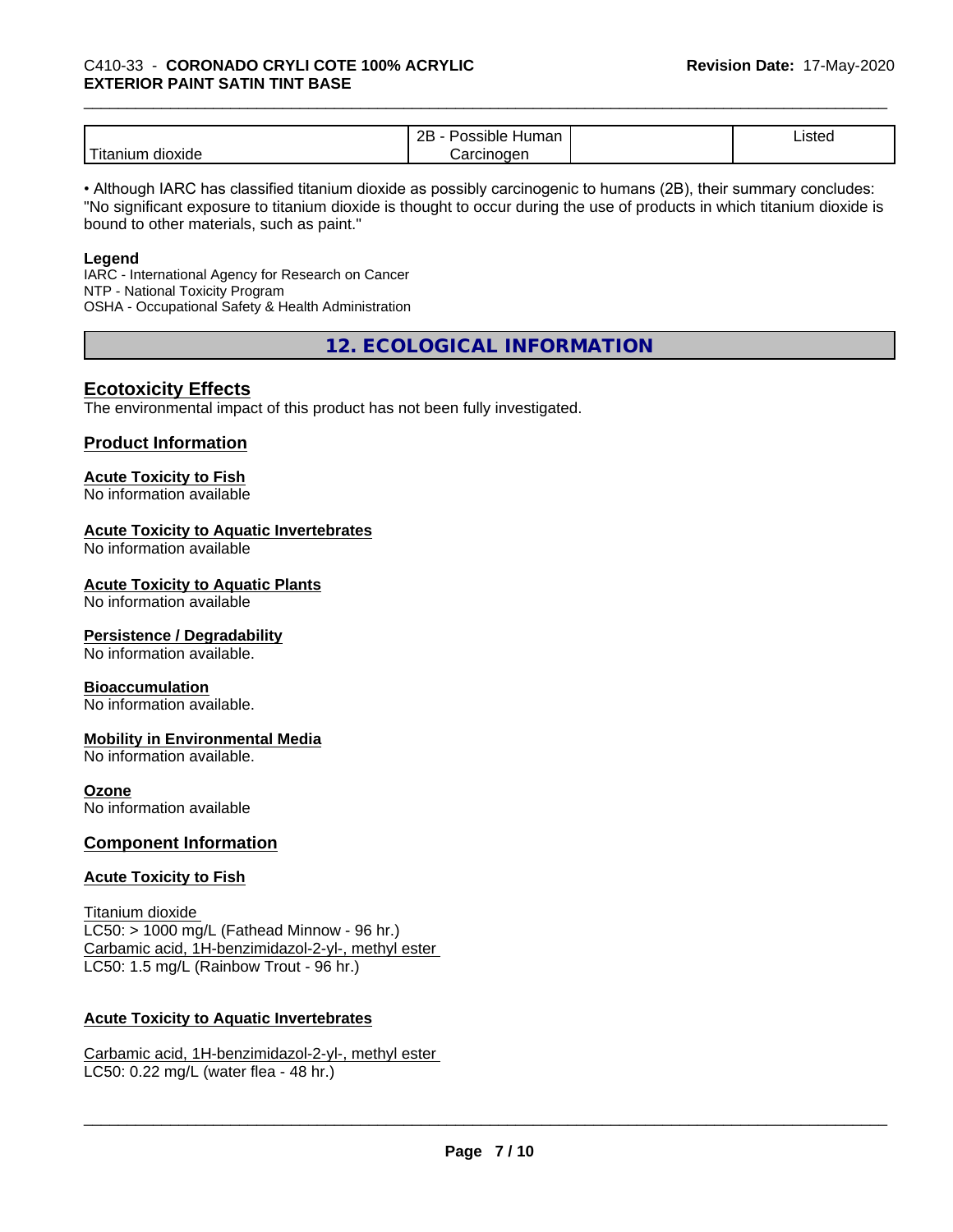#### **Acute Toxicity to Aquatic Plants**

No information available

| 13. DISPOSAL CONSIDERATIONS                                                                                                                                                                                               |
|---------------------------------------------------------------------------------------------------------------------------------------------------------------------------------------------------------------------------|
| Dispose of in accordance with federal, state, and local regulations. Local<br>requirements may vary, consult your sanitation department or state-designated<br>environmental protection agency for more disposal options. |
| 14. TRANSPORT INFORMATION                                                                                                                                                                                                 |
| Not regulated                                                                                                                                                                                                             |
| Not regulated                                                                                                                                                                                                             |
| Not regulated                                                                                                                                                                                                             |
| <b>15. REGULATORY INFORMATION</b>                                                                                                                                                                                         |
|                                                                                                                                                                                                                           |

#### **International Inventories**

| <b>TSCA: United States</b> | Yes - All components are listed or exempt. |
|----------------------------|--------------------------------------------|
| <b>DSL: Canada</b>         | Yes - All components are listed or exempt. |

#### **Federal Regulations**

#### **SARA 311/312 hazardous categorization**

| Acute health hazard               | Nο  |
|-----------------------------------|-----|
| Chronic Health Hazard             | Yes |
| Fire hazard                       | Nο  |
| Sudden release of pressure hazard | Nο  |
| Reactive Hazard                   | N٥  |

#### **SARA 313**

Section 313 of Title III of the Superfund Amendments and Reauthorization Act of 1986 (SARA). This product contains a chemical or chemicals which are subject to the reporting requirements of the Act and Title 40 of the Code of Federal Regulations, Part 372:

| <b>Chemical name</b> | CAS No.   | Weight-% | <b>CERCLA/SARA 313</b>     |
|----------------------|-----------|----------|----------------------------|
|                      |           |          | (de minimis concentration) |
| Zinc oxide           | 1314-13-2 |          |                            |

 $\overline{\phantom{a}}$  ,  $\overline{\phantom{a}}$  ,  $\overline{\phantom{a}}$  ,  $\overline{\phantom{a}}$  ,  $\overline{\phantom{a}}$  ,  $\overline{\phantom{a}}$  ,  $\overline{\phantom{a}}$  ,  $\overline{\phantom{a}}$  ,  $\overline{\phantom{a}}$  ,  $\overline{\phantom{a}}$  ,  $\overline{\phantom{a}}$  ,  $\overline{\phantom{a}}$  ,  $\overline{\phantom{a}}$  ,  $\overline{\phantom{a}}$  ,  $\overline{\phantom{a}}$  ,  $\overline{\phantom{a}}$ 

#### **Clean Air Act,Section 112 Hazardous Air Pollutants (HAPs) (see 40 CFR 61)** This product contains the following HAPs:

*None*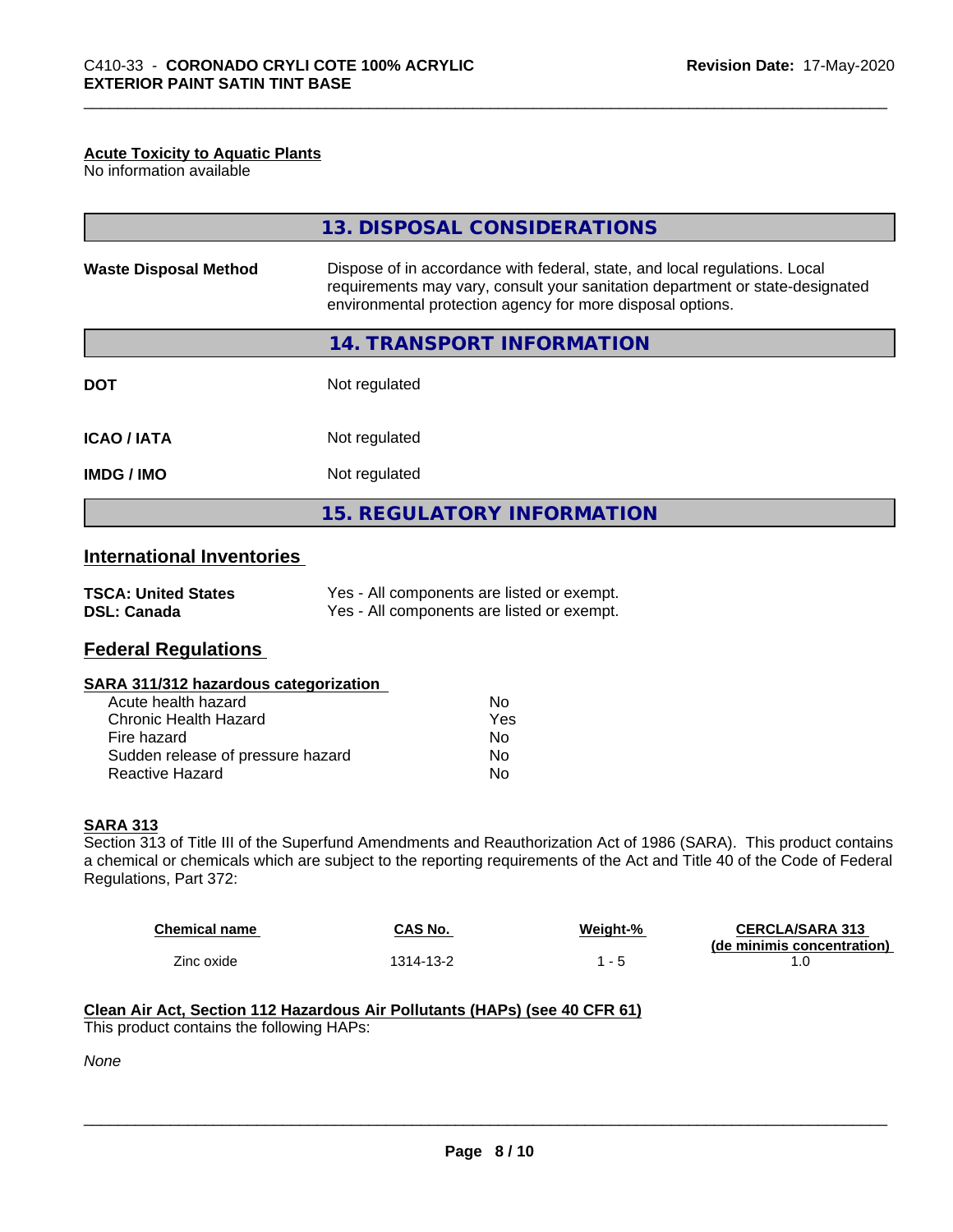#### **US State Regulations**

#### **California Proposition 65**

**A** WARNING: Cancer and Reproductive Harm– www.P65warnings.ca.gov

#### **State Right-to-Know**

| <b>Chemical name</b>                  | <b>Massachusetts</b> | <b>New Jersey</b> | Pennsylvania |
|---------------------------------------|----------------------|-------------------|--------------|
| Titanium dioxide                      |                      |                   |              |
| Kaolin                                |                      |                   |              |
| Zinc oxide                            |                      |                   |              |
| Diatomaceous earth                    |                      |                   |              |
| Carbamic acid, 1H-benzimidazol-2-yl-, |                      |                   |              |
| methyl ester                          |                      |                   |              |

#### **Legend**

X - Listed

### **16. OTHER INFORMATION**

| HMIS                                                          | Health: $2^*$ | <b>Flammability: 0</b> | <b>Reactivity: 0</b> | $PPE: -$ |
|---------------------------------------------------------------|---------------|------------------------|----------------------|----------|
| <b>HMIS Legend</b><br>0 - Minimal Hazard<br>1 - Slight Hazard |               |                        |                      |          |

- 2 Moderate Hazard
- 3 Serious Hazard
- 4 Severe Hazard
- \* Chronic Hazard
- X Consult your supervisor or S.O.P. for "Special" handling instructions.

*Note: The PPE rating has intentionally been left blank. Choose appropriate PPE that will protect employees from the hazards the material will present under the actual normal conditions of use.*

*Caution: HMISÒ ratings are based on a 0-4 rating scale, with 0 representing minimal hazards or risks, and 4 representing significant hazards or risks. Although HMISÒ ratings are not required on MSDSs under 29 CFR 1910.1200, the preparer, has chosen to provide them. HMISÒ ratings are to be used only in conjunction with a fully implemented HMISÒ program by workers who have received appropriate HMISÒ training. HMISÒ is a registered trade and service mark of the NPCA. HMISÒ materials may be purchased exclusively from J. J. Keller (800) 327-6868.*

 **WARNING!** If you scrape, sand, or remove old paint, you may release lead dust. LEAD IS TOXIC. EXPOSURE TO LEAD DUST CAN CAUSE SERIOUS ILLNESS, SUCH AS BRAIN DAMAGE, ESPECIALLY IN CHILDREN. PREGNANT WOMEN SHOULD ALSO AVOID EXPOSURE.Wear a NIOSH approved respirator to control lead exposure. Clean up carefully with a HEPA vacuum and a wet mop. Before you start, find out how to protect yourself and your family by contacting the National Lead Information Hotline at 1-800-424-LEAD or log on to www.epa.gov/lead.

**Prepared By** Product Stewardship Department Benjamin Moore & Co. 101 Paragon Drive Montvale, NJ 07645